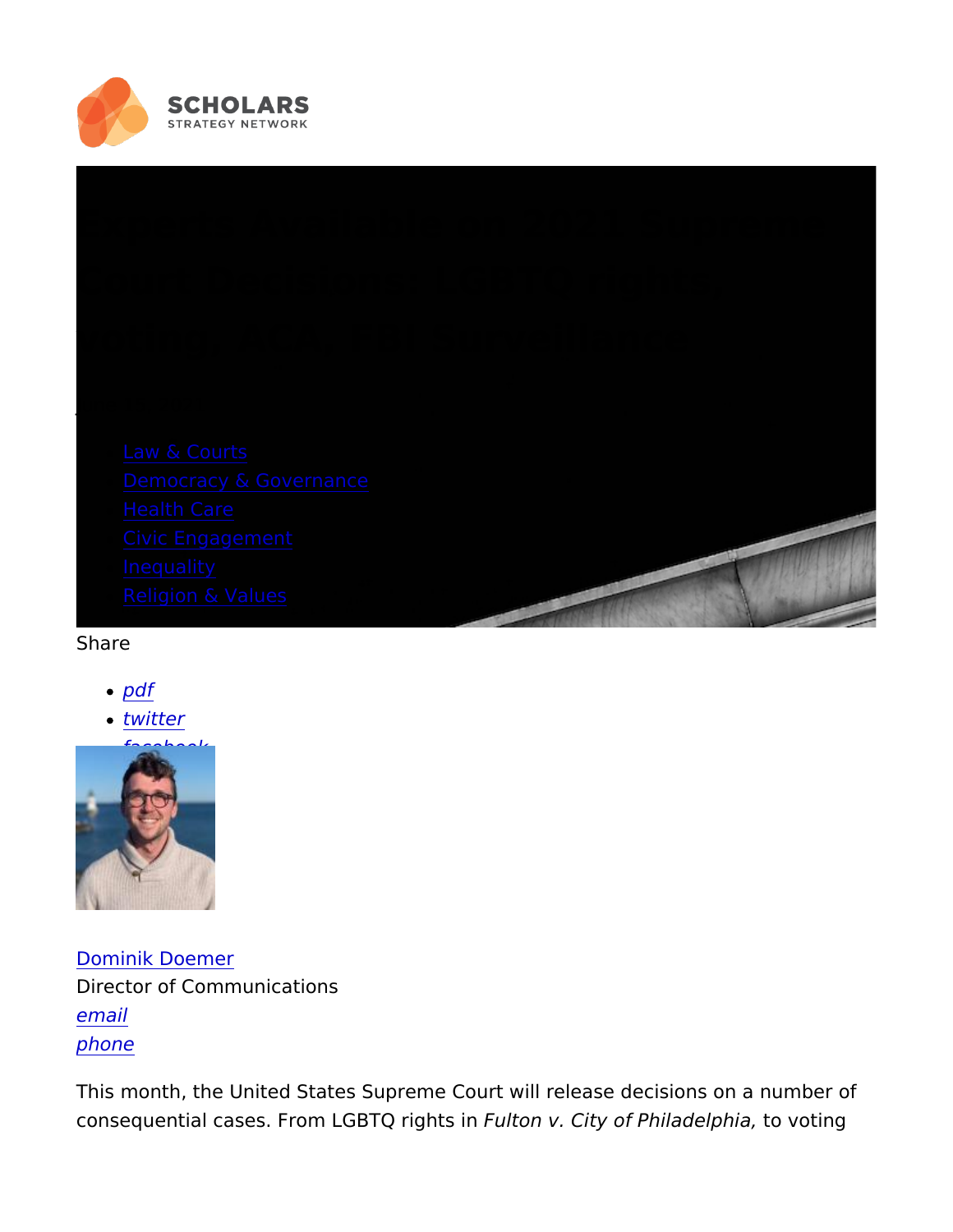rights Bonnovich v. DonNchQurizona Republican Party ov. FBDIN Surveillance Muslim AmericaThseinFederal Bureau of Investigations vanYdasosfir Faz course the future of the AffordableaD factor Act win Taex Taexas v. Californithese decisions could have major ramifications. For report these cases and their implications, the following experts are avail commentary and analysis.

# Fulton v. City of Philadelphia

## [Amin Asfa](https://scholars.org/scholar/amin-asfari)ri

#### **E**mail witter

Wake Technical Community College

Asfari's areas of expertise are in public policy, criminal justice r race, with an emphasis on Islamophobia. Asfari's ongoing scholar understand the construction of Muslims as the other, and to ide policies that foster and legitimize this label.

Quote: Islamophobia is neither new nor fundamentally different f prejudices. It is a convergence of phobias and prejudices tied to ignorance and the unyielding desire to control, subjugate, exploit those with whom we think we share little in terms of belief, culture race.

# [David K. John](https://scholars.org/scholar/david-johnson)son

**E**mail witter University of South Florida-Main Campus

Johnson is a historian, award-winning author, and a nationally re on LGBT history. He has appeared on CNN, PBS, and CBS Sunday writing has appeared in the Washington Post, Huffington Post, an His first book was made into the award-winning documentary film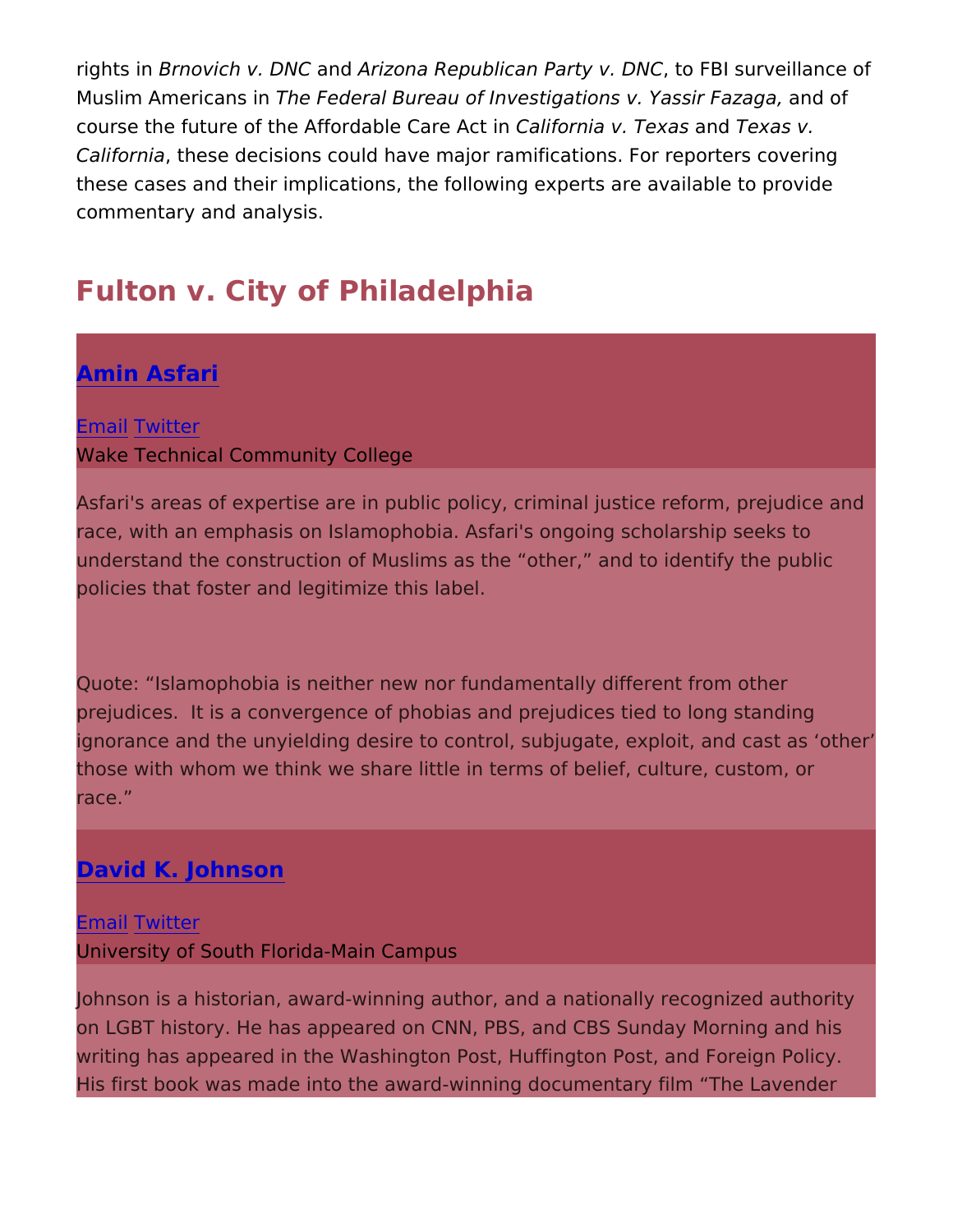Scare, which aired nationwide on PBS.

Quote: For decades, gay rights protections have been facing a bar on the grounds of religious freedom from major Catholic institut town cake bakers Faullithoen. v. City of Philma dae kpshaamajor new chapter this ongoing challenge to the scope and legitimacy LGBT rights in

#### [Erin Mayo-Ad](https://scholars.org/scholar/erin-mayo-adam)am

<u>[Ema](mailto:erin.mayo-adam@hunter.cuny.edu)i[Twitt](https://twitter.com/erinadam0)</u>er CUNY Hunter College

Mayo-Adam is the director of the LGBTQ Policy Center at the Roo research is situated in the fields of American politics, law and so and liberties and bridges scholarship on interest groups and publ intersectionality, and gender and sexuality.

QuoteFülton v. City of Philiasdelpohuita whether government-funded ag have the right under the Free Exercise Clause to discriminate based on since held religious beliefs. The case concerns foster care services, but other public services provided by religious agencies as well, like homelessness services. The outcome of the case will be especiall people who live in areas where non-discrimination laws require eq

# Brnovich v. DNC and Arizona Republican Pa DNC

### [Thessalia Meri](https://scholars.org/scholar/thessalia-merivaki)vaki

[Ema](mailto:lia.merivaki@pspa.msstate.edu)il witter Mississippi State University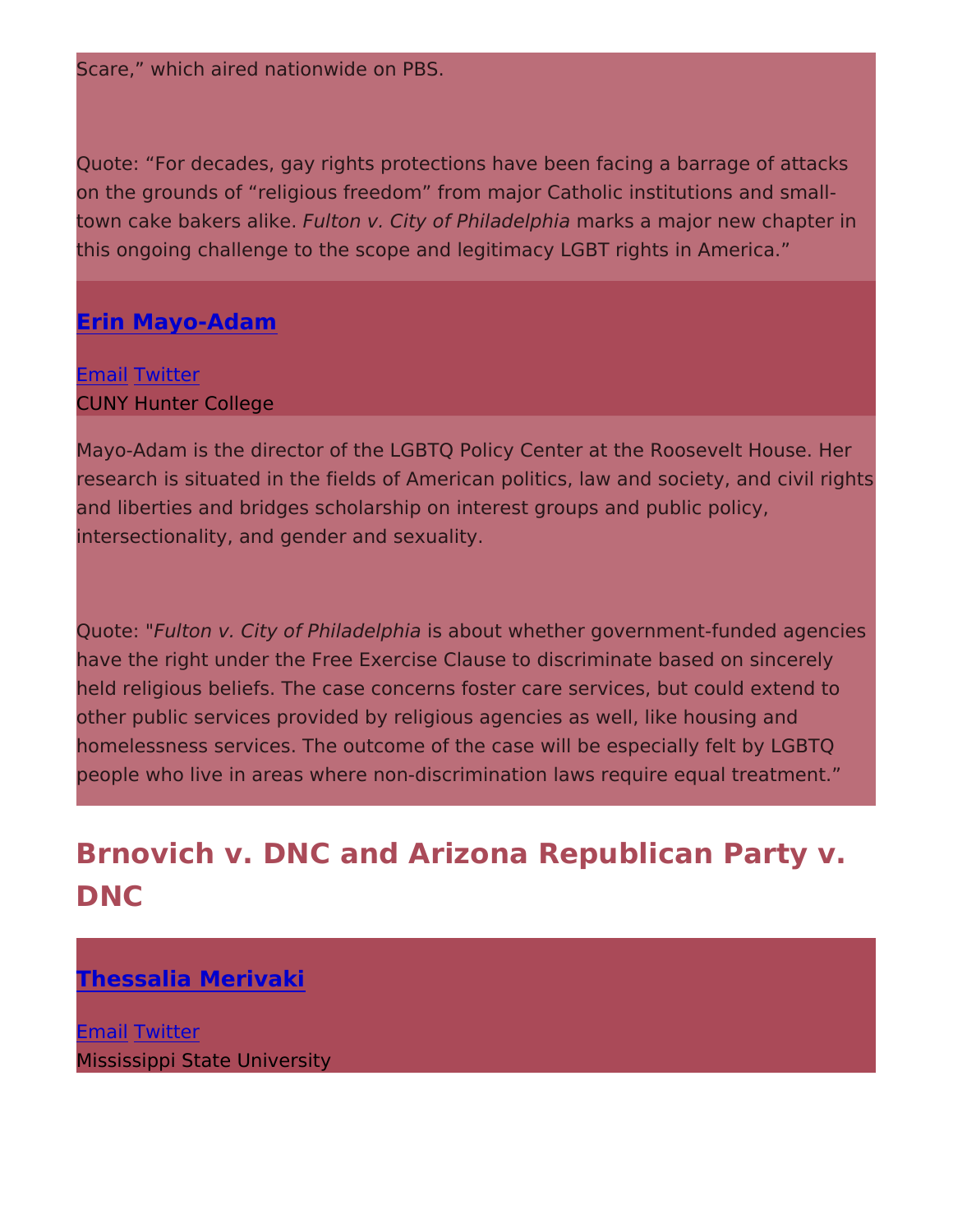Merivaki is a member of the Carter Center's U.S. Elections Expert one of the election experts in the Brnovich v. Democratic Nationa amicus brief.

Quote: "Placing limits on ballot collection in the absence of evide can harm electoral communities who depend on this service to cast every election, thousands of voters show up at the wrong precinct have their vote counted. These restrictions appear minor, but can effects on minority voters, and voters with inadequate access to

#### [Douglas M. Spen](https://scholars.org/regionalleader/douglas-spencer)cer

[Ema](mailto:douglas.spencer@colorado.edu)il University of Colorado Boulder

Spencer is professor of law and public policy at the University of teaches and writes on minority voting rights and has served as ar Voting Rights Act cases.

Quote: In Shelby County the Supreme Court assured us that the decision would not be particularly dire because similar protection rights abuses were still covered by Section 2 of the Voting Rights now poised to narrow the reach of Section 2. It is unlikely that th invalidate the whole of Section 2, but it is almost certain that min will be more difficult to enforce and protect in courts going forwa

# California v. Texas and Texas v. California

[Nicole Huberf](https://scholars.org/scholar/nicole-huberfeld)eld

**E**mail witter Boston University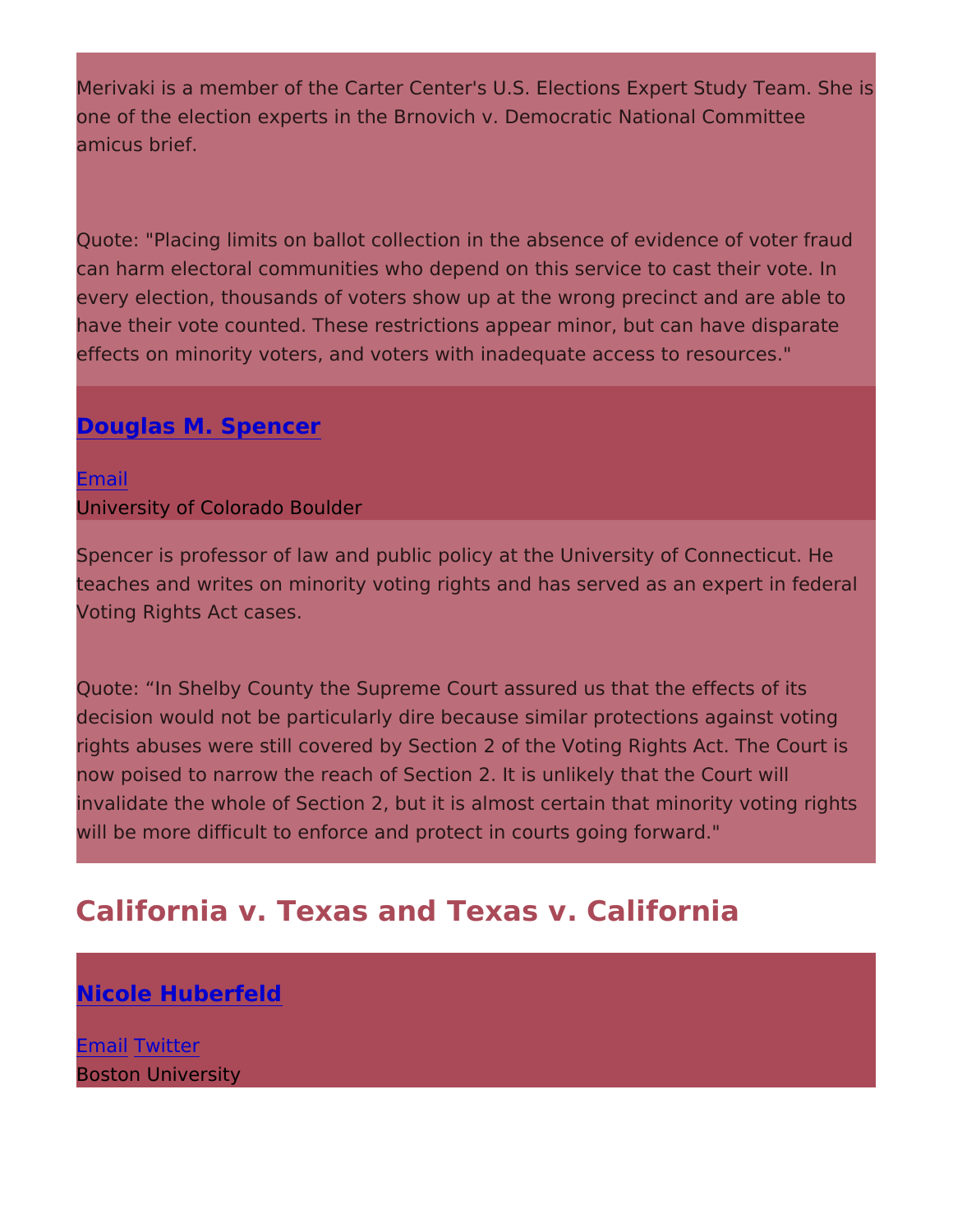Huberfeld's research focuses on the cross-section of health law a law with emphasis on health care reform, the role of federalism in Medicaid. Huberfeld s research was cited by the US Supreme Cou Affordable Care Act case, NFIB v. Sebelius.

Quote: Congress clearly did not intend to strike down the entire out the penalty for the individual mandate, and the Court seems t frivolous legal arguments. Yet, the case has created confusion as existence of the ACA, which affects enrollment and access to care forward with durable universal coverage.

# [Robert I. Fi](https://scholars.org/scholar/robert-field)eld

#### [Ema](mailto:robert.field@drexel.edu)il witter

Drexel University

Field's research combines legal and public health perspectives to relationship between the public and private sectors in health care is on health care regulation as a tool for policy change, both in t in comparative perspective.

Quote: The reasoning of the ACA challenge makes no sense. How that was constitutional when it included an enforcement penalty b unconstitutional when the penalty has disappeared? For all pract there is no mandate. A ruling for the challengers would be illogic tremendous damage to the entire health care system.

### [Peter Sh](https://scholars.org/scholar/peter-shin)in

[Ema](mailto:pshin@gwu.edu)il George Washington University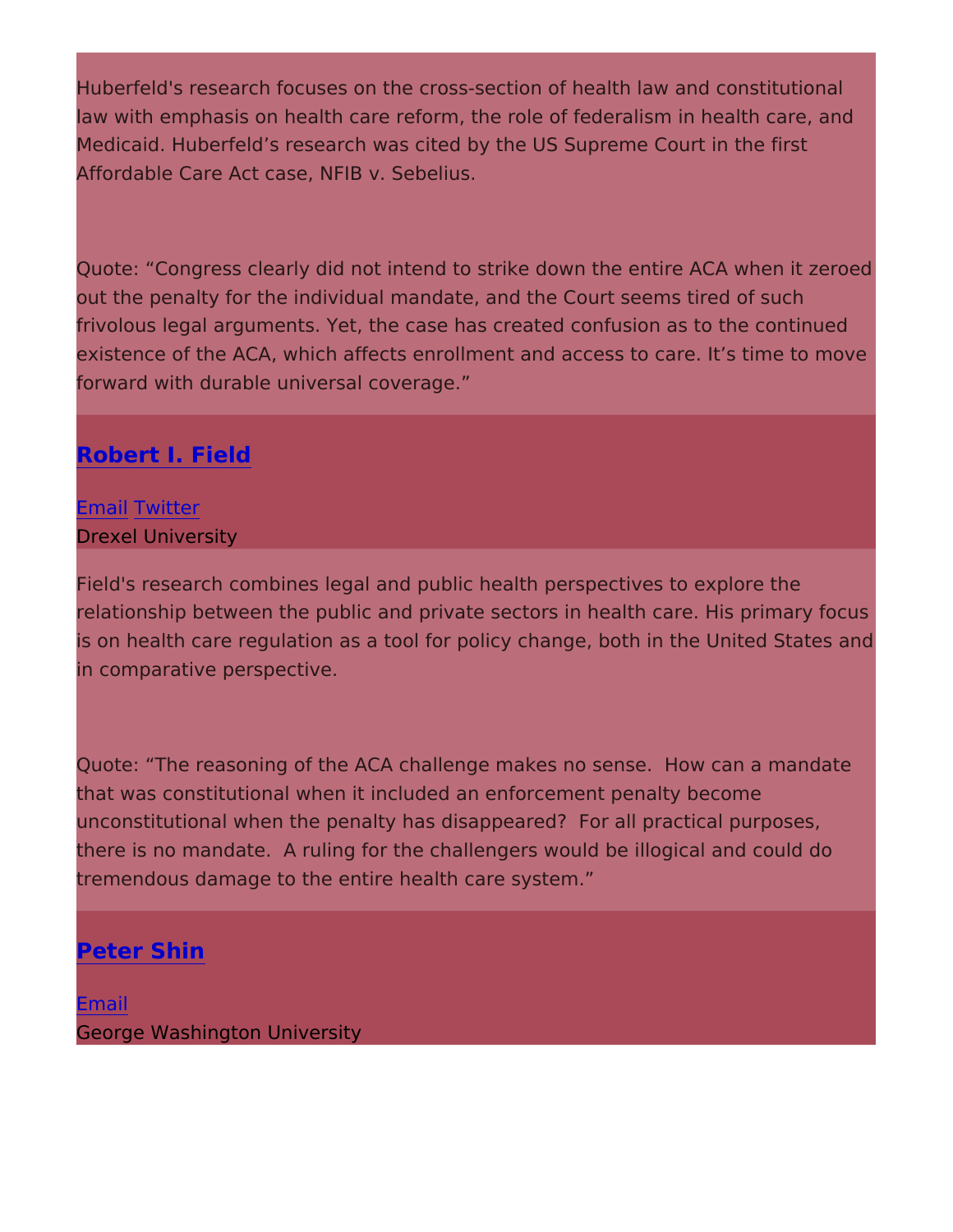Dr. Shin focuses on the study of community health systems and in for vulnerable populations and is author of over 100 health policy articles on community health centers, the health care safety net, underserved populations, health care financing, social determinar information technology.

Quote: "The ACA is melded into the health care DNA and it's impo one can undo or slice off program elements without causing dama 20 million who gained coverage but also the hundreds of millions coverage. The law actually strengthens Medicaid and boosts reso meet its goal of ensuring access for low-income populations."

The Federal Bureau of Investigations v. Yas Fazaga

### [Amin Asfa](https://scholars.org/scholar/amin-asfari)ri

**E**mail witter Wake Technical Community College

Asfari's areas of expertise are in public policy, criminal justice r race, with an emphasis on Islamophobia. Asfari's ongoing scholar understand the construction of Muslims as the other, and to ide policies that foster and legitimize this label.

Quote: Post 9/11 saw the use of controversial and counterproduc tactics employed against the Muslim American community. To mit and extremism, policing efforts should instead seek to build genu Muslim communities, and to do so through prolonged, positive, an programs."

[Saher Sel](https://scholars.org/scholar/saher-selod)od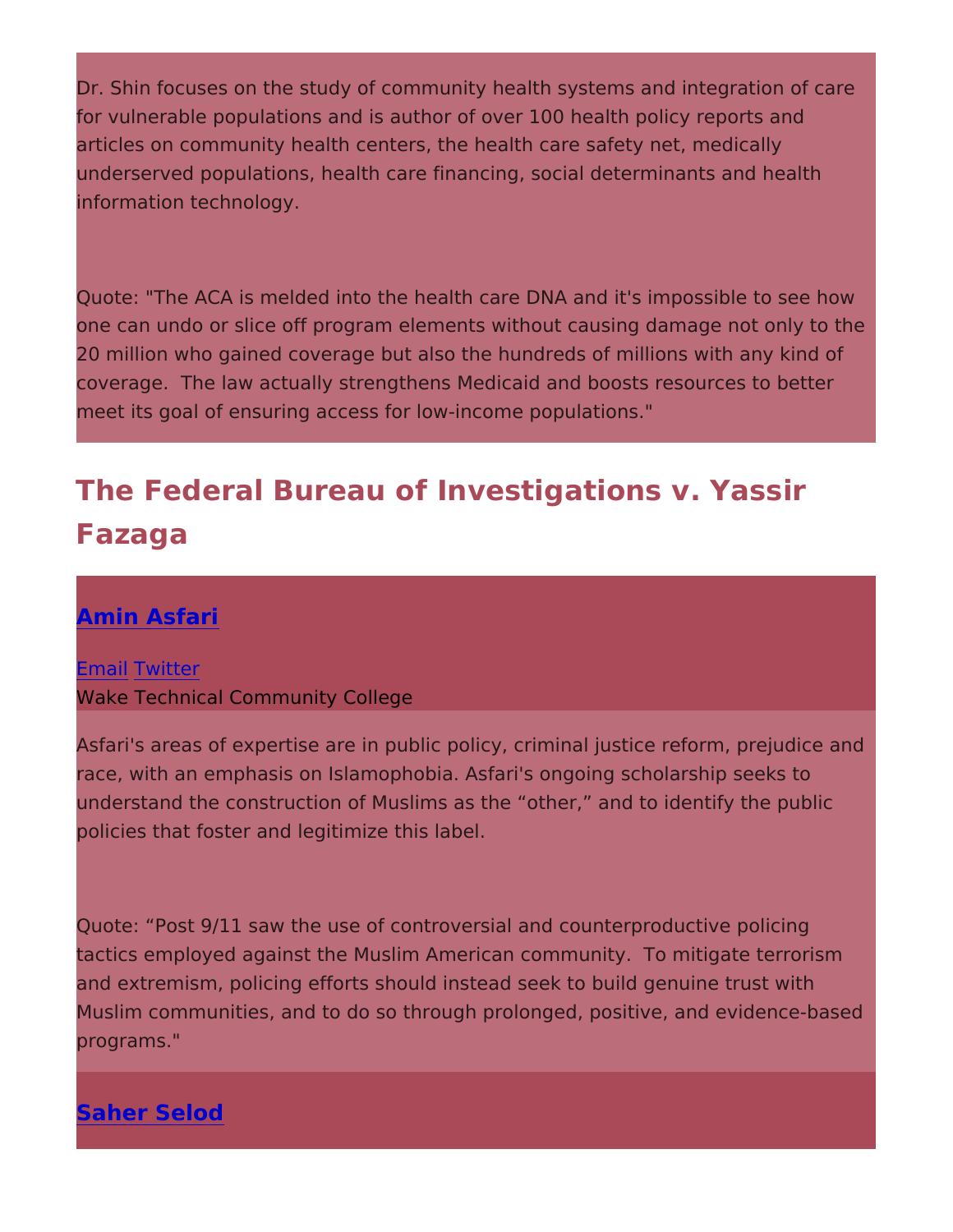#### [Ema](mailto:saher.selod@simmons.edu)il witter

Simmons University

Selod s research examines the Muslim experience in the years aft Specifically, she looks at American Muslims experiences with dis incurred upon them through their surveillance by the government and upheld by private citizens.

Quote: "The Supreme Court will determine in The Federal Bureau Yassir Fazaga, whether Muslims can sue the FBI for conducting s based solely on their religion. This ruling calls into question whe of the Foreign Intelligence Surveillance Act of 1978 displaces the evidence."

# General Supreme Court and Constitutional L Expertise

# [Cedric Merlin Po](https://scholars.org/scholar/cedric-powell)well

[Ema](mailto:c.merlin.powell@gmail.com)il University of Louisville Brandeis School of Law

Powell's research focuses on constitutional law, rooted in Critica Overarching themes in Powell's writings include the ways in which reinforces oppression and subjugation in various areas of society book entitled, Post-Racial Constitutionalism and the Roberts Cou University Press).

Quotes: "In California v. Texas, the Court, in a 7-2 ruling, held that standing to challenge the Patient Protection and Affordable Care essential coverage provision. Since there is no longer a tax pena compliance for failure to enroll in a healthcare plan, there is no enforcement. "With the penalty zeroed out, the IRS can no longer